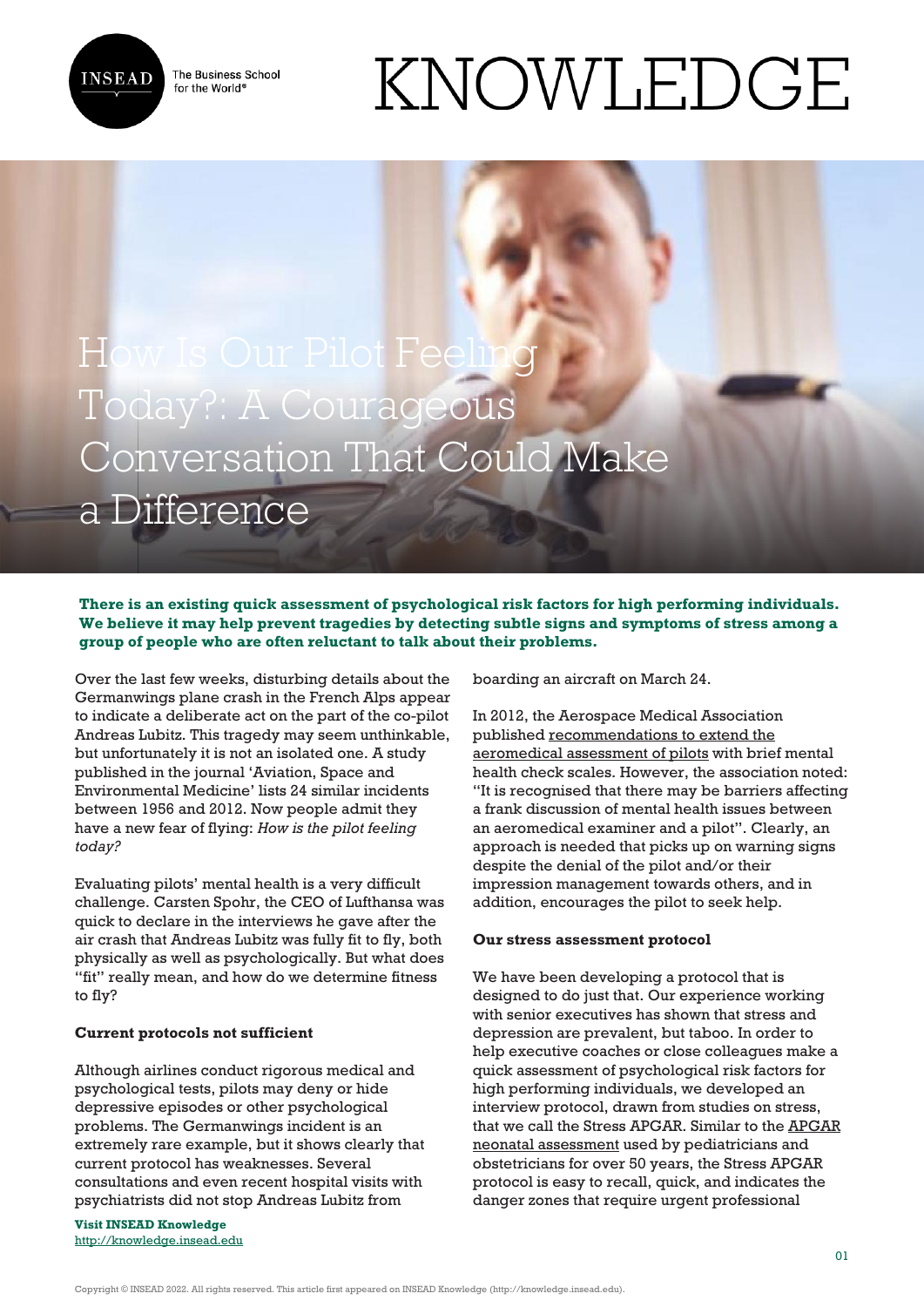attention. Our exploratory studies have shown the Stress APGAR to be effective even in brief encounters with high-risk individuals, and it can be done repetitively to assess whether there is an increase or decrease of danger signs. We supplement this interview protocol with a psychodynamic lens, RADIO, that enriches the "data" gathered through the Stress APGAR protocol.

The Stress APGAR protocol looks at the following dimensions:

- Appearance (for example, sleep patterns, eating habits/weight control, exercise, energy levels)
- Performance (for example, ability to take decisions, concentration and memory, generating new ideas)
- Growth & self-development (for example, satisfaction with opportunities for personal growth and learning - too much? not enough?)
- Affect management (for example, ability to feel, understand and show emotions appropriately)
- Relationships (for example, perceived quality of relationships with life partner, family, friends and with professional peers and superior)

To arrive at a realistic assessment of a person's functioning, an interpretive approach to collecting insights is taken. To give a practical example, the person doing the assessing might consider: Does the person look healthy? Tired? Does the person seem focused, or rather jumpy? Does the person complain of being stuck in his or her work, or on the contrary, does the person seem to be working outside of his comfort zone? Does the person seem to become frustrated or irritable easily? How does the person interact with others around him or her? Does he or she have friends? How does the person treat co-workers? In looking for answers to these questions, the assessor listens with his or her gut—instinct—as well as considering the "facts."

Insights can be deepened using the five dimensions of the RADIO indicators as described by the psychiatrist Otto Kernberg: (1) Reality testing (for example, does the person show delusion?); (2) Affect management (for example, do they show stable and appropriate emotions?); (3) Defences (for example, does the person freeze in response to probing?); (4) sense of identity (for example, does the person seem to have a realistic sense of who they are?); and (5) Object relations (for example, does the person have primitive or mature relations with others?). The Stress APGAR and RADIO help to retrieve information even though a person might not pinpoint particular stress or mental health issues.

We propose that this approach may be valid for an on-going, informal assessment of airline pilots. As for senior executives, there is a taboo among pilots around the impact of psychological issues. The Allied Pilots Association, for example, instituted a programme in 2011 that allows pilots to seek help for mental health issues, but some pilots may avoid seeking help because they fear losing their licence. The Stress APGAR and RADIO, when used in conversations with pilots, may indicate signs of stress or depression by, for example, registering responses that are extremely positive or flat to a question of how they are generally doing (possible use of defences or delusion); by highlighting comments on constantly having low energy, sleep problems or gastrointestinal issues; by considering whether the pilot looks over- or underweight, or has a strained complexion (physiological symptoms associated with stress and depression). Also seemingly unimportant details such as the pilot forgetting what question was asked several times (a possible sign of the use of defense mechanism or mental confusion) are indicators that a further evaluation of possible mental health problems would be useful.

As the Stress APGAR is not a self-assessment test, distortions are less likely to occur. As it is a relatively simple protocol, it enables assessment on a regular basis. It is not a diagnostic tool, but it helps those who are concerned to understand the pilot's needs. It indicates high risk, and points to areas that may require professional attention. This kind of conversational protocol, in our experience, is nonthreatening, and can even be a starting point for a more explicit discussion of how the pilot is feeling.

#### **Time for change**

Clearly, the time has come to realise that the present cognitive-behavioural and self-reporting systems for pilots (and other people in high stress professions) are inadequate. We advocate a more realistic stress management approach by paying attention to psychological clues that signal irrational behaviour patterns. Although no assessment is 100 percent foolproof, the APGAR stress protocol may help prevent tragedies by detecting subtle signs and symptoms of stress among a group of people who are often reluctant to talk about their problems.

*[Thomas Hellwig](http://www.insead.edu/facultyresearch/faculty/profiles/thellwig/) is an Adjunct Professor of Organisational Behaviour at INSEAD.*

*Caroline Rook is a Visiting Scholar at INSEAD.*

*[Elizabeth Florent Treacy](https://knowledge.insead.edu/users/eflorenttreacy) is a Senior Lecturer at INSEAD's Executive Master in Coaching and Consulting for Change degree programme.*

*[Manfred Kets de Vries](http://www.insead.edu/facultyresearch/faculty/profiles/mketsdevries/) is Distinguished Professor of*

**Visit INSEAD Knowledge** <http://knowledge.insead.edu>

Copyright © INSEAD 2022. All rights reserved. This article first appeared on INSEAD Knowledge (http://knowledge.insead.edu).